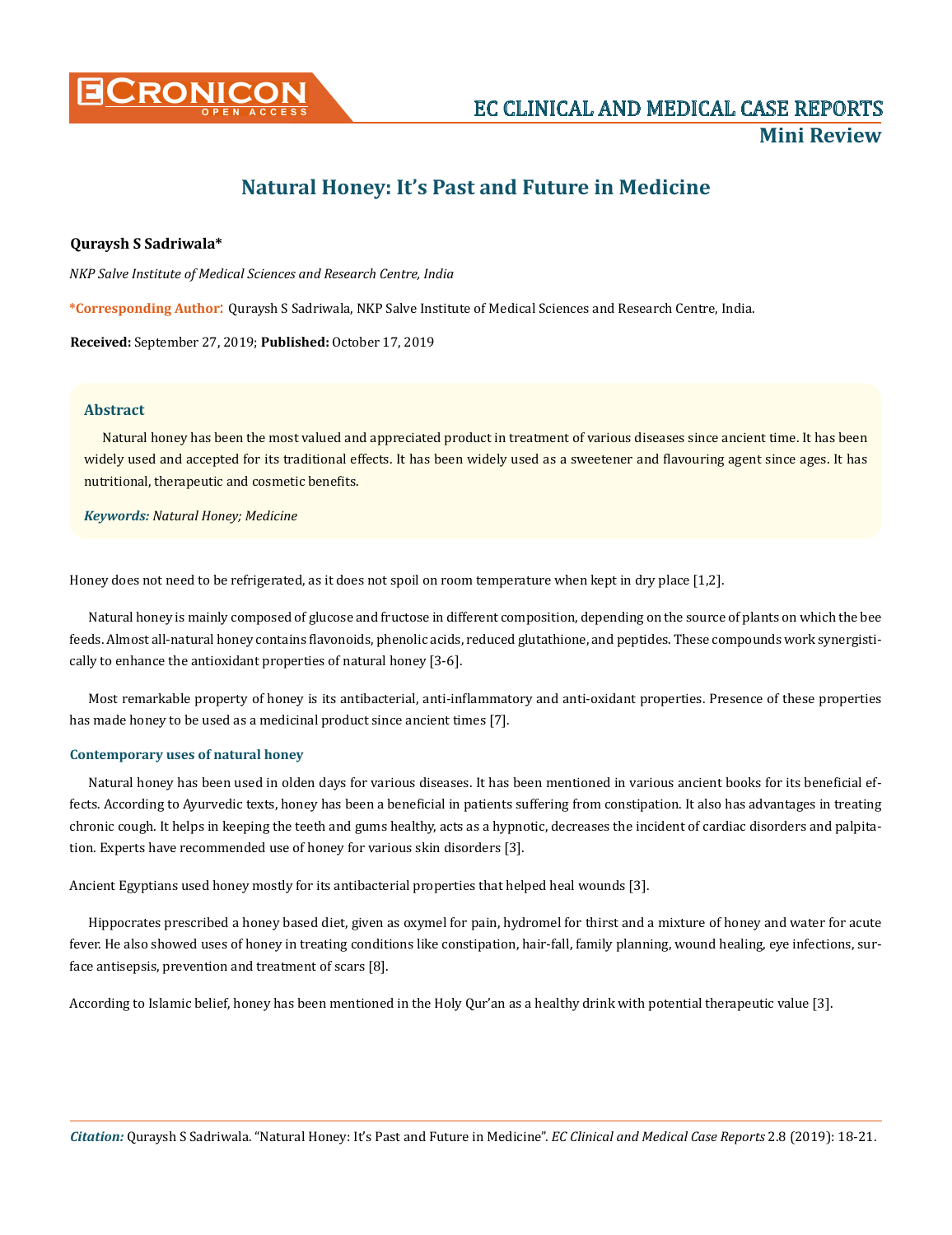#### **Honey in modern medicine**

In order for honey to be used in modern practise, it must be consistent with uniform activity. Some of its essential activities are discussed here in brief.

## **Antimicrobial activity**

Approximately 60 species of aerobes, including gram positive and gram negatives, and anaerobes have shown to be sensitive to the inhibitory effect of honey [9].

Due to its both bactericidal as well as bacteriostatic action, honey has reported to not lead to development antibiotic resistance amongst bacteria, as seen with other day to day antibiotics [10,11].

Possible mechanisms of antimicrobial action of honey are: Osmotic action (Dehydrates the bacteria), Acidic medium (pH of 3.2 to 4.5, inhibits bacterial growth, Peroxide action (H<sub>2</sub>O<sub>2</sub> produced by glucose oxidase serves as the most important action, Phytochemical actions and low protein content [10,12,13]. Due to these chemical and physical properties, honey is used as an antimicrobial as well as wound dressing agent.

It has unique properties of rapid clearance of microbes, effective debridement of slough, prompt inflammation suppression, decreases scarring and enhances angiogenesis as well as granulation formation [3,14].

## **Antioxidant property**

Free radicals formed by oxidative reactions, harms cells, tissues and ultimately the physiological function. Antioxidants such as Vitamin C suppress free radicals to protect the body from the harmful by-products [7].

The antioxidant property of honey is due to the presence of total phenolic which varies according to the source of honey [7]. Routine use of antioxidants in diet helps to improve health.

Honey contains the right amount of antioxidants, which are responsible for defence, enhance RBCs functions and various biological activity [7].

Due to its antioxidant activity, along with anti-ischemic and vasorelaxant, it has beneficial effect on cardiovascular system. It reduces coronary heart disorders by: a) improving coronary vasodilatation; b) reducing the clotting ability of platelets and c) inhibiting LDL from oxidising [15].

#### **Anti-apoptotic**

Cancer cells are described by inappropriate apoptotic turnover and uninhibited cellular proliferation [15]. Natural honey enhances apoptosis in neoplastic cells by mitochondrial membrane depolarisation. Honey due to its phenolic components, stimulates caspase 3 activation and poly (ADP-ribose) polymerase (PARP) cleavage in colon cancer cell lineage [16].

Honey up-regulates the expression of p53, proapoptotic protein Bax and caspase 3 and reduces the expression of anti-apoptotic protein Bcl2 [16].

As many anti-cancer agents used currently are apoptosis inducer agents, these unique properties of honey makes it a possible substance as a chemotherapeutic agent [16].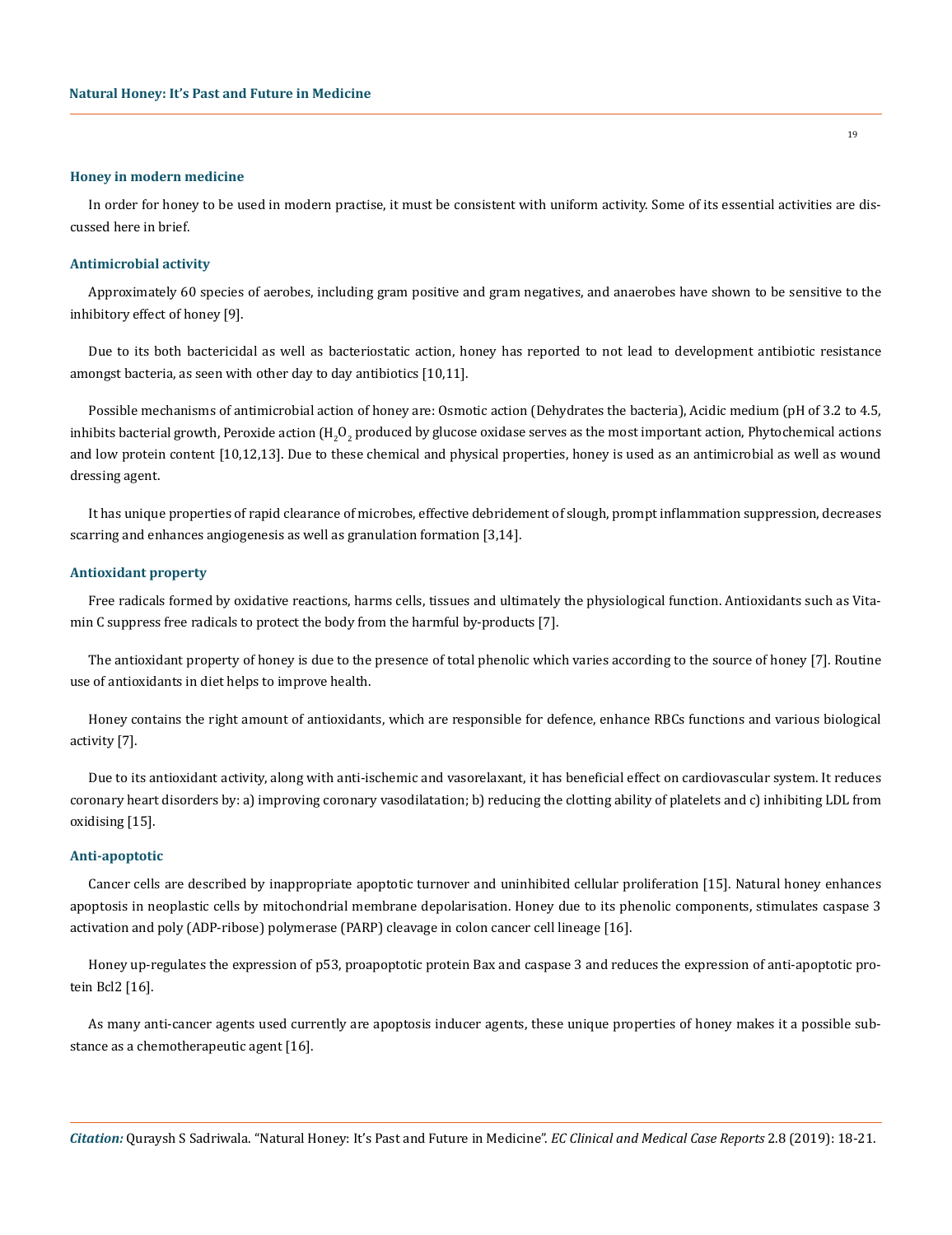Natural honey has been shown to inhibit cell proliferation, modify immune responses, enhance apoptosis and cause depolarisation of mitochondrial membrane in various malignancies [16].

#### **Wound healing**

Most effective use of honey is found in wound healing. It has a profound cleansing action on slough present in wound, accentuates tissue regeneration and decreases inflammation. Pads impregnated with honey are used as non-adhesive tissue dressing [3,11,17,18].

Honey stimulates leukocytes to release cytokines, which is initial step in tissue repair pathway [15]. Its antibacterial property, high osmotic property helps to maintain a moist wound condition and its high density helps to provide a protective barrier to prevent wound infection and tumour implantation [3,19].

On burns, it has a comforting effect initially and later accentuates the healing process. Dressings done with pads impregnated with honey enhances the wound healing, attenuates pain and sterilises wounds [3].

Amongst the adverse effect of use of honey in wounds is the slight risk of wound botulism, which is due to presence of *Clostridia* spores, which can be reduced by subjecting honey to gamma radiation during packaging, which has negligible effect on the antibacterial properties of honey, but has a sporicidal effect on *Clostridia* spores [11,20].

#### **Fertility**

Honey has found to be rich in various nutrients, especially Vitamin B, which is a vital substance in testosterone production. It also improves the egg quality and hence enhancing the fertility and fecundity. Due to its these properties it was essential used by Egyptians during conception [7].

#### **Conclusion**

Natural honey has been a successful remedy for various diseases since ages. Its uses in modern medicine is due to its various properties like antibacterial, wound healing, anti-apoptotic etc. But even with various significant properties its use in modern medicine is not significant, mainly due to lack of any significant research studies and controlled trials based on honey. Hence, use of honey at present can only be in a supplementary way, further research is required for honey to be accepted in modern medicine.

## **Bibliography**

- 1. Hassapidou M., *et al*[. "Energy intake, diet composition, energy expenditure, and body fatness of adolescents in Northern Greece".](https://www.ncbi.nlm.nih.gov/pubmed/16855195)  *Obesity* [14.5 \(2006\): 855-862.](https://www.ncbi.nlm.nih.gov/pubmed/16855195)
- 2. [Babacan S and Rand AG. "Characterization of honey amylase".](https://www.ncbi.nlm.nih.gov/pubmed/17995872) *Journal of Food Science* 72.1 (2007): C50-C55.
- 3. [Eteraf-Oskouei T and Najafi M. "Traditional and modern uses of natural honey in human diseases: A review".](https://www.ncbi.nlm.nih.gov/pmc/articles/PMC3758027/) *Iranian Journal of Basic Medical Sciences* [16.6 \(2013\): 731-742.](https://www.ncbi.nlm.nih.gov/pmc/articles/PMC3758027/)
- 4. Alvarez-Suarez JM., *et al*[. "Contribution of honey in nutrition and human health: A review".](https://link.springer.com/article/10.1007/s12349-009-0051-6) *Mediterranean Journal of Nutrition and Metabolism* [3.1 \(2010\): 15-23.](https://link.springer.com/article/10.1007/s12349-009-0051-6)
- 5. Turkmen N., *et al*[. "Effects of prolonged heating on antioxidant activity and colour of honey".](https://www.sciencedirect.com/science/article/pii/S0308814605001391) *Food Chemistry* 95.4 (2006): 653-657.
- 6. [Al-Mamary M and Al-Meeri MA-H. "Antioxidant activities and total phenolics of different types of honey".](https://www.sciencedirect.com/science/article/pii/S0271531702004062) *Nutrition Research* 22.9 [\(2002\): 1041-1047.](https://www.sciencedirect.com/science/article/pii/S0271531702004062)

*Citation:* Quraysh S Sadriwala. "Natural Honey: It's Past and Future in Medicine". *EC Clinical and Medical Case Reports* 2.8 (2019): 18-21.